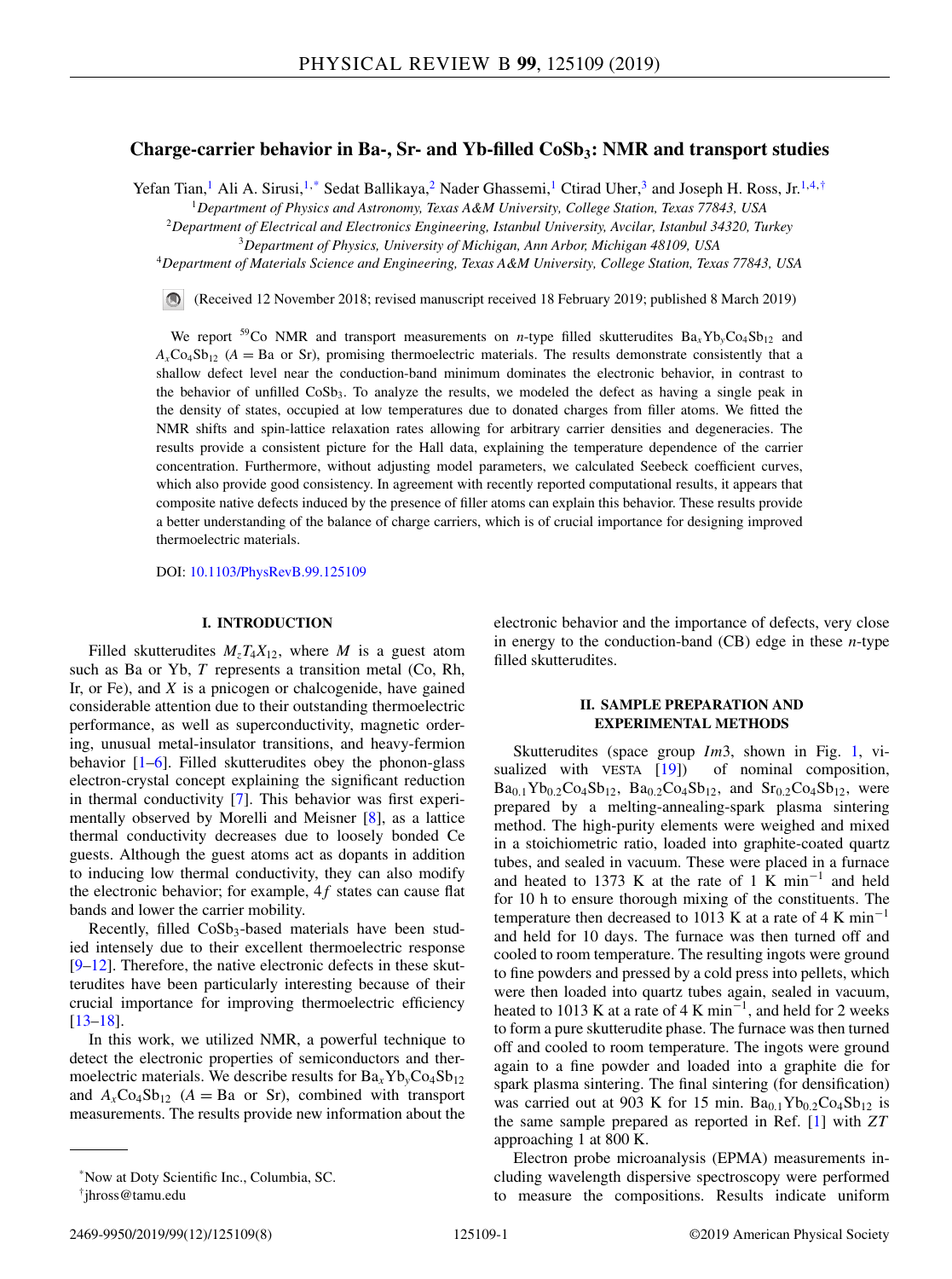<span id="page-1-0"></span>

FIG. 1. Crystal structure of filled skutterudites  $M_zT_4X_{12}$ , where *M* is a guest atom ( $0 \le z \le 1$ ).

skutterudite phases with very small composition variations. The actual compositions are listed in Table I. Compared to the nominal compositions, filling fractions are smaller than the starting compositions, which is typical for  $CoSb<sub>3</sub>$ based skutterudites [\[20\]](#page-7-0), with remaining filling elements expected to form small oxide particles. In this work, we denote  $Ba_{0.1}Yb_{0.2}Co_4Sb_{12}$  as sample  $Ba(0.1)Yb(0.2)$ ,  $Ba_{0.2}Co_4Sb_{12}$ as sample Ba(0.2), and  $Sr<sub>0.2</sub>Co<sub>4</sub>Sb<sub>12</sub>$  as sample Sr(0.2). Based on the filler atom densities, and assuming ion charges  $Yb^{3+}$ ,  $Ba^{2+}$ , and  $Sr^{2+}$ , the measured compositions correspond to *n* = 4.6, 1.0, and  $1.1 \times 10^{20}$  cm<sup>-3</sup>, for Ba(0.1)Yb(0.2), Ba(0.2), and Sr(0.2), respectively, if the ionized charges are donated to the conduction band. However, these can be reduced by native defects, mostly due to departure from  $CoSb<sub>3</sub>$  stoichiometry. The measured compositions indicate Co excesses and Sb deficiencies typical for these materials, and comparable to the concentrations of filler ions, although note that these composition differences are on the same order as the absolute accuracy of the microprobe. Magnetic measurements were performed using a Quantum Design superconducting quantum interference device magnetometer. The magnetic results are shown in the Supplemental Material [\[21–26\]](#page-7-0), indicating that the samples are nonmagnetic with a dilute paramagnetic response attributed to native defects, as well as  $Yb^{3+}$  moments in the case of sample Ba(0.1)Yb(0.2).

NMR measurements were carried out by applying a custom-built system at a magnetic field of 9 T from 4 to 450 K. <sup>59</sup>Co (nuclear spin  $I = 7/2$ ) NMR spectra were obtained using a spin-echo sequence with aqueous  $K_3[Co(CN)_6]$ as the shift reference. The spin-lattice relaxation times at the central transition lines were determined from fitting to a multiexponential function for inversion recovery. QUADFIT

TABLE I. Nominal composition, actual composition (from EPMA analysis), and  $n$ -type carrier concentration  $n_H$  derived from Hall measurements at room temperature.

| Nominal                       | Actual                                | $n_H$ (10 <sup>20</sup> cm <sup>-3</sup> ) |  |  |
|-------------------------------|---------------------------------------|--------------------------------------------|--|--|
| $Ba_{0.1}Yb_{0.2}Co_4Sb_{12}$ | $Ba_{0.07}Yb_{0.067}Co_{4}Sb_{11.94}$ | 2.29                                       |  |  |
| $Ba0$ , $Co4Sb12$             | $Ba0.036Co4Sb11.77$                   | 1.80                                       |  |  |
| $Sr0$ <sub>2</sub> $Co4Sb12$  | $Sr_{0.041}Co4Sb11.87$                | 1.00                                       |  |  |

[\[27\]](#page-7-0) was used to fit the spectra. High-temperature transport measurements were carried out under a dynamic argon flow in the range 300 to 800 K. Carrier concentrations and Seebeck coefficients were measured using a home-made apparatus with a standard four-probe configuration. Room-temperature carrier concentrations of all samples from Hall measurements are also listed in Table I. As opposed to the *p*-type behavior of pure CoSb3, all samples show *n*-type behavior due to electron donation from filler atoms.

## **III. EXPERIMENTAL RESULTS**

#### **A. NMR measurements**

## *1. Line shapes*

Figure 2 shows the 59Co NMR spectrum of sample Ba(0.1)Yb(0.2) at 290 K. The powder spectra exhibit the characteristic sequence of edge singularities due to the  $\Delta m =$ 1 nuclear transitions. The quadrupole frequency is defined as  $v<sub>O</sub> = 3eQV<sub>zz</sub>/[2I(2I - 1)]$ , where *Q* is the nuclear quadrupole moment and  $V_{zz}$  is the maximum principal value of the electric-field-gradient tensor. The other two principal values  $V_{xx}$  and  $V_{yy}$  are equal due to the axial Co site symmetry. Compared to CoSb<sub>3</sub> with  $v_Q = 1.18$  MHz [\[28\]](#page-7-0), the fitted room-temperature spectra (dashed line in Fig. 2) have  $v<sub>O</sub> = 1.11 \pm 0.01$  MHz for all three samples. The chemical shift anisotropies for Ba(0.1)Yb(0.2), Ba(0.2), and Sr(0.2) are 1250, 1200, and 1220 ppm, respectively (given as the span,  $\Omega = \delta_{11} - \delta_{33}$ . This is in good agreement with the value  $K_{\text{ax}} = -0.039\%$  (corresponding to  $\Omega = 1170$  ppm) for CoSb<sub>3</sub> reported by Lue and Chen [\[29\]](#page-7-0). The reduction in  $v<sub>O</sub>$  due to filler atoms is similar to the behavior of  $Ca<sub>x</sub>Co<sub>4</sub>Sb<sub>12</sub>$  and  $La_{x}Co_{4}Sb_{12}$  [\[29,30\]](#page-7-0). The inset of Fig. 2 displays spectra for sample  $Ba(0.1)Yb(0.2)$  at 4.2, 77, and 290 K, demonstrating the shift to lower frequencies along with increasing linewidth



FIG. 2.  $^{59}$ Co NMR spectrum for sample Ba(0.1)Yb(0.2) at 290 K. The dashed line is a fit for the overall spectrum. The inset shows spectra at 4.2, 77, and 290 K, normalized to the same peak intensity.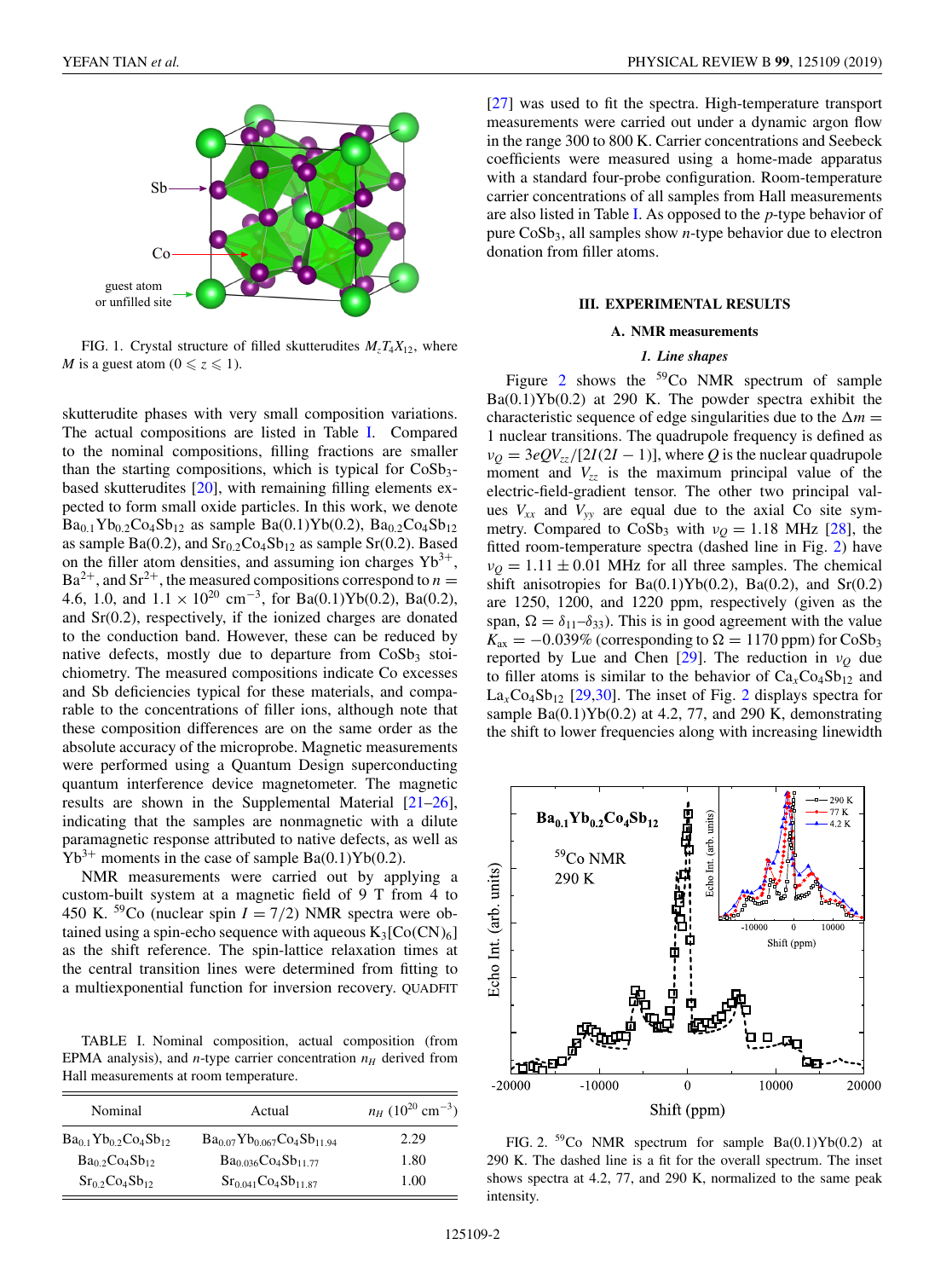<span id="page-2-0"></span>

FIG. 3.  $^{59}$ Co NMR spectra for samples Ba(0.1)Yb(0.2), Ba(0.2), and  $Sr(0.2)$  in (a) 290 K and (b) 77 K. The data are offset vertically for clarity.

upon cooling. Figure 3 shows a comparison of spectra for all three samples at room temperature and 77 K.

Note that, in the measured frequency range,  $^{121}Sb$  signals coexist with those of  $5^9$ Co, however with very large linewidths. Based on NQR in La-filled CoSb<sub>3</sub>, a large ν<sub>0</sub> of 38.8 MHz has been reported [\[31\]](#page-7-0). Similar results for the present materials will lead to a central transition for <sup>121</sup>Sb  $\sim$ 1200 times wider than the  $59^{\circ}$ Co central transition, or about 10 MHz, and the spectral intensity is correspondingly reduced by a very large factor.

#### *2. Knight shifts*

Figure 4 shows the temperature-dependent  $59^{\circ}$ Co NMR isotropic shift obtained for the three samples by calculating the center of mass of the central transition  $(-1/2 \leftrightarrow +1/2)$ 



FIG. 4. Temperature-dependent <sup>59</sup>Co NMR shift for samples  $Ba(0.1)Yb(0.2)$ ,  $Ba(0.2)$ , and  $Sr(0.2)$ . The dotted lines are fits based on the model described in the text.

portion of the spectrum. The shift is composed of two main contributions: the Knight shift and the chemical shift. The Knight shift, due to unpaired spins of charge carriers and defects, provides the large temperature dependence for these samples. Thus, for simplicity, in the plot  $K$  is used to represent the entire shift, similar to what has been reported for  $La_{x}Co_{4}Sb_{12}$  [\[30\]](#page-7-0). It can be seen that the total shift is negative, becoming more positive with increasing temperature. In Sec. [IV,](#page-3-0) we discuss a theoretical model for this temperature dependence in terms of increasing carrier density vs temperature. Due to the increasing shift and broadening, close to 4 K the central transition and satellite transition peaks merge for all three samples, which makes it difficult to isolate the shift at very low temperatures.

#### *3. Spin-lattice relaxation rates*

The <sup>59</sup>Co spin-lattice relaxation rate was measured using the inversion recovery method, based on the integrated spinecho fast Fourier transform of the <sup>59</sup>Co ( $I = 7/2$ ) lines. We irradiated only the central portion of the spectra corresponding to the peak intensity of the  $-1/2 \leftrightarrow +1/2$  transitions, well known to give a multiexponential recovery. Similar to the shift data, this was done only at 77 K and above, due to the merging of the central transition with satellite transitions at low *T* . For the central transition with  $I = 7/2$ , the recovery of the nuclear magnetization due to spin excitations can be expressed as

$$
\frac{M(t) - M(\infty)}{M(\infty)} = -2\alpha (0.012e^{-\frac{t}{T_1}} + 0.068e^{-\frac{6t}{T_1}} + 0.714e^{-\frac{28t}{T_1}}).
$$
 (1)

Here,  $\alpha$  is a fractional value derived from the initial conditions,  $M(t)$  is the nuclear magnetization at time *t*, and  $M(\infty)$ represents the asymptotic signal. Each experimental value was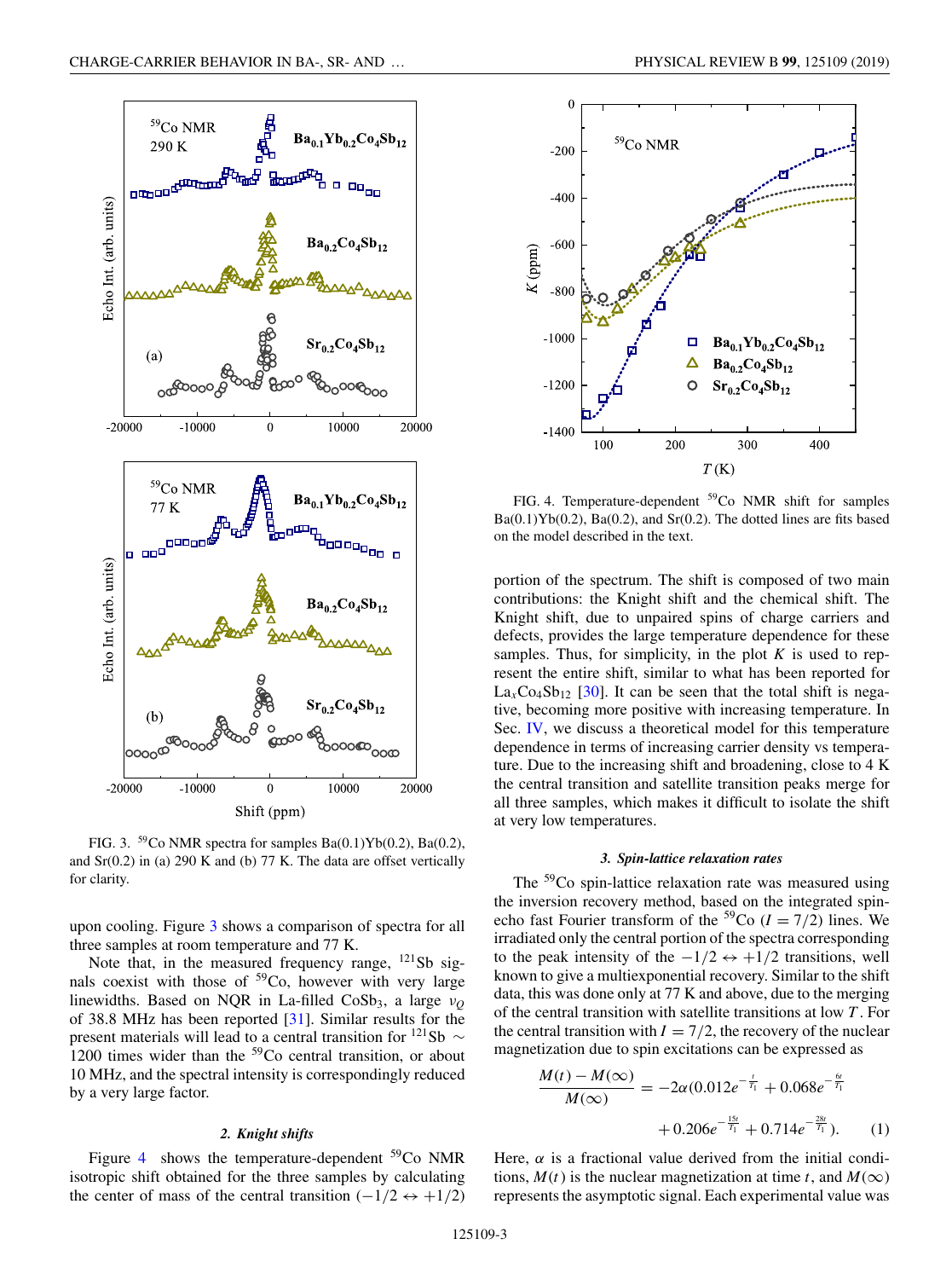<span id="page-3-0"></span>

FIG. 5.  $1/T_1$  vs *T* for samples Ba(0.1)Yb(0.2), Ba(0.2), and Sr(0.2). The dashed lines are fits as described in the text.

obtained by a fit to Eq.  $(1)$ . The resulting  $1/T_1$  values are shown in Fig.  $5$ .

## **B. Transport measurements**

Carrier concentrations  $(n_H)$  for samples Ba(0.2) and Sr(0.2) obtained by Hall measurements from 4 to 300 K are plotted in Fig. 6, with the inset showing the data from room temperature to 773 K of sample  $Ba(0.1)Yb(0.2)$  extracted from Ref. [\[1\]](#page-6-0). Figure 7 shows the Seebeck coefficients of all samples from 300 to 800 K. Both of these sets of results have the expected sign corresponding to *n*-type materials. Although the increase in  $n_H$  of Fig. 6 could be attributed to excitation of



FIG. 6. Carrier concentration vs *T* from 4 to 300 K for samples Ba(0.2) and Sr(0.2). The inset shows  $n_H$  vs T for sample  $Ba(0.1)Yb(0.2)$  from room temperature to 773 K [\[1\]](#page-6-0). Solid curves represent the conduction-band carrier concentration  $(n_{CB})$ ; the model is described in the text.



FIG. 7. Seebeck coefficient vs *T* from 300 to 650 K for samples  $Ba(0.1)Yb(0.2)$ ,  $Ba(0.2)$ , and  $Sr(0.2)$ . Theoretical curves are shown superposed on each plot.

holes and electrons across a very small band gap on the order of 30–50 meV, the Seebeck results generally support noncompensated behavior with a larger band gap consistent with other experimental results [\[32,33\]](#page-7-0) and calculations [\[34–36\]](#page-7-0), with negligible hole contribution at temperatures of the NMR measurements. The decrease in *S* above 400 K observed for the Ba- and Sr-filled samples could possibly indicate the excitation of holes above this temperature [\[37\]](#page-7-0), although there are also alternative explanations for this behavior as discussed in Sec. [V.](#page-5-0)

#### **IV. THEORETICAL MODELING AND ANALYSIS**

To analyze the experimental data, we developed a formalism for the interaction between nuclei and carriers in the conduction band, allowing for arbitrary carrier densities rather than treating the extreme metallic or nondegenerate limit. The model assumes that all carriers reside in the conduction band.

The Knight shift  $(K)$  reflects the local effective magnetic field at the nuclei due to conduction electrons, given by

$$
K = \frac{\Delta v}{v_0} = \frac{H_{\text{HF}} \chi_s^e}{\mu_B},\tag{2}
$$

where  $H_{\text{HF}}$  represents a hyperfine field. Note that the conduction-band edge has been shown to be dominated by Co *d* states [\[38\]](#page-7-0). If the interaction is Fermi contact, this is defined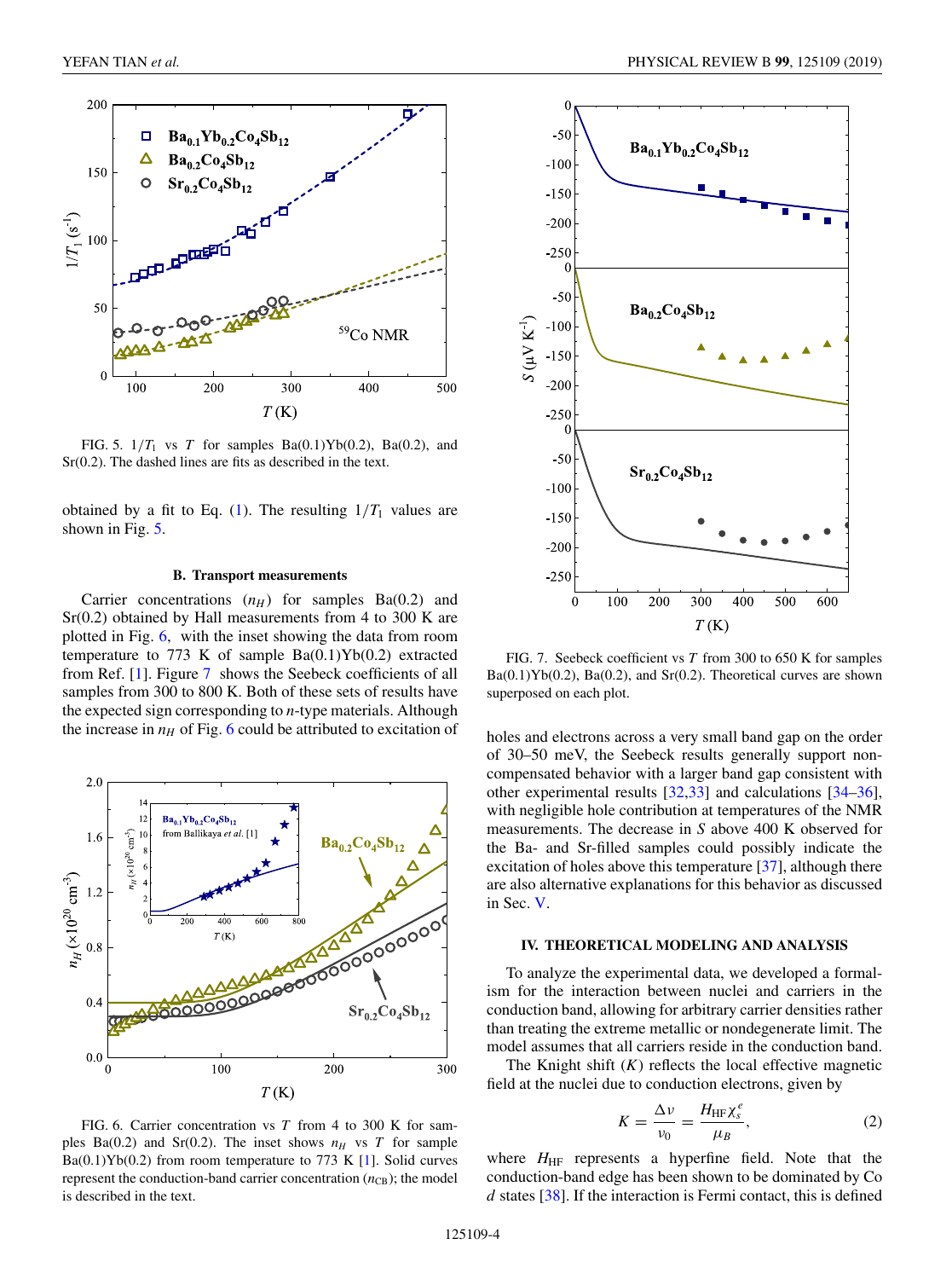<span id="page-4-0"></span>by  $H_{\text{HF}} = \frac{8\pi}{3} \langle |\varphi_k(0)|^2 \rangle_{E_F} \mu_B$ ; however, since *d* electrons are dominant here,  $H<sub>HF</sub>$  is instead the core-polarization hyperfine field [\[39,40\]](#page-7-0). For <sup>59</sup>Co, we used the measured value  $-21.7$  T [\[41\]](#page-7-0).  $\chi_s^e$  is the electron spin susceptibility which can be calculated according to the average carrier concentration per Co atom  $N_{\text{atom}}(\mu) = n(\mu) \times V_{\text{atom}}$ ,

$$
\chi_s^e \cong \frac{\mu_B}{2H} (g^* \mu_B H) \frac{\partial N_{\text{atom}}}{\partial \mu} = \frac{g^*}{2} \frac{\partial N_{\text{atom}}}{\partial \mu} \mu_B^2, \tag{3}
$$

in which  $V_{\text{atom}}$  is the average volume per Co atom and  $\mu$  is the chemical potential.  $n(\mu)$  is defined by

$$
n(\mu) \equiv \int g(E)f(E,\,\mu)dE,\tag{4}
$$

where the conduction-band density of states is given by

$$
g_{CB}(E) = \begin{cases} \frac{\sqrt{2}Nm^{*^{3/2}}}{\pi^{2}\hbar^{3}}\sqrt{E - E_{C}}, & E \geq E_{C}, \\ 0, & E < E_{C}, \end{cases}
$$
(5)

with *N* being the number of minima and *m*<sup>∗</sup> the effective mass in the band edge, assumed to be parabolic. The Fermi function is

$$
f(E,\mu) = \frac{1}{e^{\frac{E-\mu}{kT}} + 1}.
$$
 (6)

By substituting Eqs.  $(3)$ ,  $(4)$ ,  $(5)$ , and  $(6)$  into Eq.  $(2)$  and letting  $x = E - E_C$ , we can derive

$$
K = K_0 + \frac{A_1}{T} \int_0^\infty \frac{\sqrt{x} e^{-\frac{E_C - \mu + x}{kT}}}{\left(e^{-\frac{E_C - \mu + x}{kT}} + 1\right)^2} dx, \tag{7}
$$

with  $A_1 = H_{\text{HF}}g^* \mu_B N V_{\text{atom}} m^{*^{3/2}} / \sqrt{2\pi^2 \hbar^3 k}$  and the constant term  $K_0$  representing an additive chemical shift and a background Knight shift.

The  $T_1$  relaxation process can be understood on the basis of scattering from initial occupied electron states to final unoccupied states. According to Fermi's golden rule, the transition rate from state *i* to state *f* is given by [\[42\]](#page-7-0)

$$
\Gamma_{i \to f} = \frac{2\pi}{\hbar} |\langle f|V|i\rangle|^2 \delta(E_f - E_i),\tag{8}
$$

where  $V = H_{HF} \gamma_n \hbar \mathbf{I} \cdot \mathbf{S}$  is the interaction providing the scattering mechanism. As a result,  $1/T_1$  can be expressed by [\[43\]](#page-7-0)

$$
\frac{1}{T_1} = \frac{1}{2} \iint \Gamma_{i \to f}(g_{CB}(E_i)f(E_i))
$$
  
×  $(g_{CB}(E_f)[1 - f(E_f)])dE_i dE_f,$  (9)

 $E_i$  and  $E_f$  represent initial and final states, respectively, with  $E_i \approx E_f$ . By substituting Eqs. (5), (6), and (8) into Eq. (9),

$$
\frac{1}{T_1} = \frac{1}{T_{1C}} + A_2 \int_0^\infty \frac{xe^{-\frac{E_C - \mu + x}{kT}}}{\left(e^{-\frac{E_C - \mu + x}{kT}} + 1\right)^2} dx, \tag{10}
$$

with  $A_2 = 8H_{\text{HF}}^2 \mu_B^2 N^2 V_{\text{atom}}^2 m^* \gamma_n^2 / \pi^3 \hbar^7 \gamma_e^2$  and  $1/T_{1C}$  representing other contributions to the relaxation rate. Note that in the highly degenerate limit ( $\mu - E_C \gg kT$ ), these results can easily be shown to simplify to  $K =$  const. and  $1/T_1 \propto T$ , as often seen for heavily doped semiconductors [\[44\]](#page-7-0). Here, we consider the more general case, since  $\mu - E_C \approx kT$  for much of the range considered here.



FIG. 8. The general model for the total density of states used here.  $E_C$ ,  $E_D$ , and  $\mu$  are the position of the conduction-band minimum, the position of the shallow defect state, and the chemical potential, respectively.  $n_{\text{CB}}$  represents the carrier concentration in the parabolic conduction band. For simplicity this is pictured for  $T = 0$ for which  $n_{CB}(0)$  is the limiting value.  $n_D$  represents the electron concentration in shallow defect states (light gray area), with the available level density  $N_D$ , assumed to be a Dirac delta function.

The carrier concentration in the conduction band,  $n_{CB}$ , can be derived by substituting Eqs.  $(5)$  and  $(6)$  into Eq.  $(4)$ :

$$
n_{\text{CB}} = \frac{\sqrt{2}Nm^{*^{3/2}}}{\pi^2\hbar^3} \int_0^\infty \frac{\sqrt{x}}{e^{\frac{E_C-\mu+x}{kT}}+1} dx. \tag{11}
$$

Also the Seebeck coefficient can be calculated by  $S =$  $-\frac{1}{eT}\frac{\mathscr{L}^{(1)}}{\mathscr{L}^{(0)}},$  where  $\mathscr{L}_{ij}^{(\alpha)} \equiv e^2 \int \frac{d^3 \mathbf{k}}{4\pi^3} (-\frac{\partial f}{\partial E}) \tau v_i v_j (E - \mu)^{\alpha}$  [\[45\]](#page-7-0). By substituting Eqs. (5) and (6), the Seebeck coefficient is expressed as

$$
S = -\frac{1}{eT} \frac{\int (df/dE)g(E)\tau(E)E(E - \mu)dE}{\int (df/dE)g(E)\tau(E)EdE}
$$
  
= 
$$
-\frac{1}{eT} \frac{\int_0^\infty \frac{e^{-\frac{E_C - \mu + x}{kT}}}{\int_0^\infty \frac{e^{-\frac{E_C - \mu + x}{kT}}}{\left(e^{-\frac{E_C - \mu + x}{kT}} + 1\right)^2} \tau(x)x^{3/2}dx}{\int_0^\infty \frac{e^{-\frac{E_C - \mu + x}{kT}}}{\left(e^{-\frac{E_C - \mu + x}{kT}} + 1\right)^2} \tau(x)x^{3/2}dx}
$$
(12)

where the second form assumes explicitly that  $g_{CB} \propto (E (E_C)^{1/2}$ . Typically,  $\tau(E)$  is considered proportional to  $(E E_C$ <sup>*r*</sup> with  $-3/2 \le r \le 1/2$  depending on the scattering mechanism  $[46]$ .

Figure 8 shows the simple model for  $g(E)$  found to give consistent agreement with the results, with shallow defect states assumed to be represented by a single Dirac delta function due to a superposition of isolated in-gap states at energy  $E_D$ . This leads to the low-temperature increase in  $n_H$ , with  $\mu$  in the conduction band at  $T = 0$  due to electrons donated by the filler atoms. The conservation of total charge,  $n_D(0) + n_{CB}(0) = n_D(T) + n_{CB}(T)$ , determines the temperature dependence of the chemical potential  $\mu$ , where  $n_D$ represents the electron concentration in shallow defect states (light gray area shown in Fig. 8). The relationship of  $\mu$  and T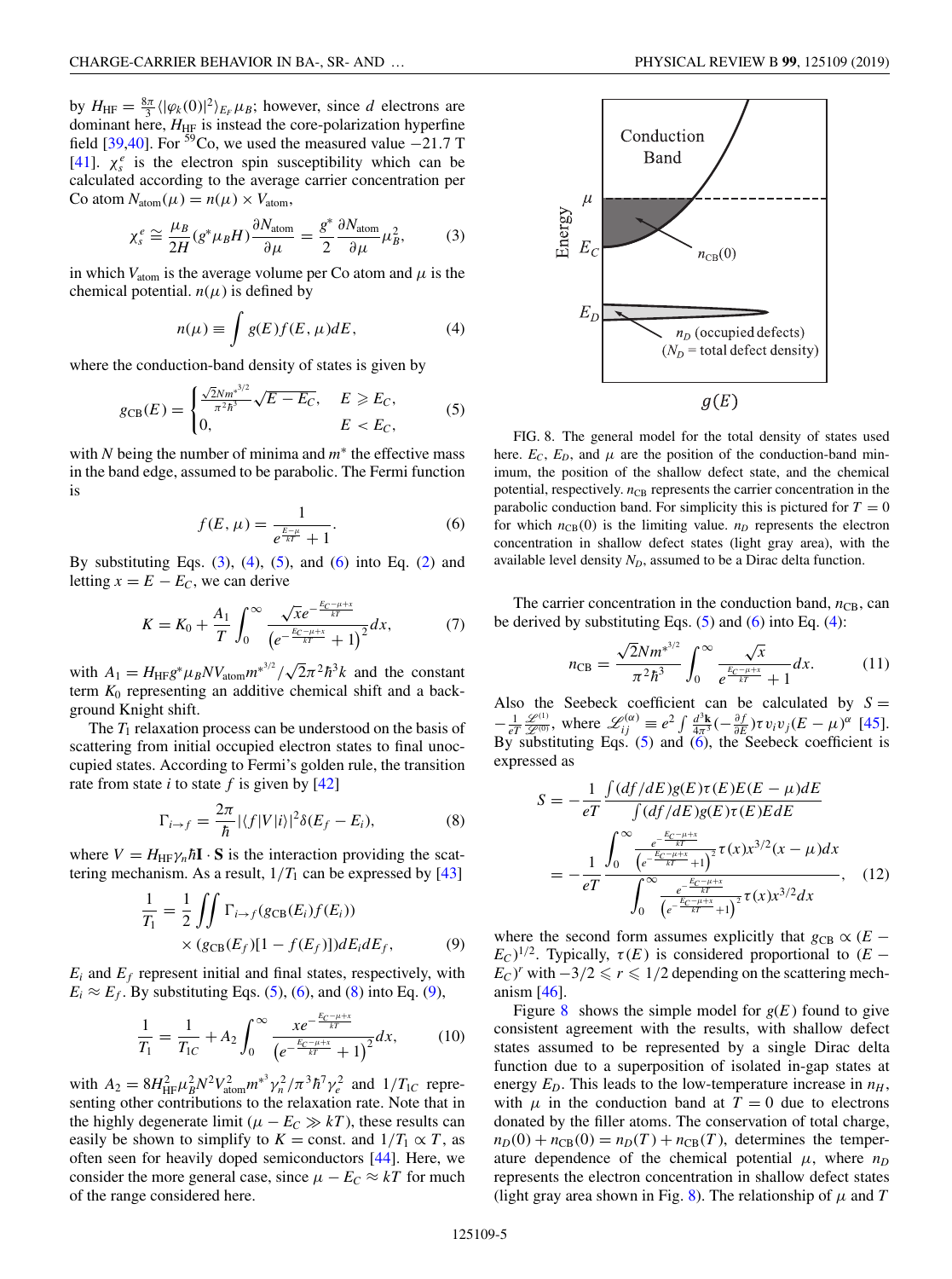<span id="page-5-0"></span>TABLE II. Parameters of theoretical fittings for samples Ba(0.1)Yb(0.2), Ba(0.2), and Sr(0.2). *ED* is the position of defect state relative to  $E_C$ ,  $N_D$  the concentration of the defect state,  $n_{CB}(0)$  the CB carrier concentration at 0 K,  $m_{eff} = N^{2/3}m^*$  the thermodynamic effective mass, *g*<sup>∗</sup> the effective *g* factor,  $K_0$  the addictive shift, and  $1/T_{1C}$  the spin-lattice relaxation rate at 0 K.

| Sample         | $E_D$ (meV) | $N_D$ (10 <sup>20</sup> cm <sup>-3</sup> ) | $n_{\text{CB}}(0)$ (10 <sup>20</sup> cm <sup>-3</sup> ) | $m_{\text{eff}}(m_e)$ |        | $K_0$ (ppm) | $1/T_{1C}$ (s <sup>-1</sup> ) |
|----------------|-------------|--------------------------------------------|---------------------------------------------------------|-----------------------|--------|-------------|-------------------------------|
| Ba(0.1)Yb(0.2) | $-26$       | ن 1                                        | 0.5                                                     | 3.8                   | $-8$   | $-3560$     | -61                           |
| Ba(0.2)        | $-35$       |                                            | 0.4                                                     | 3.4                   | $-8.5$ | $-2570$     | 12                            |
| Sr(0.2)        | $-38$       | 4.5                                        | 0.3                                                     | 3.2                   | $-9$   | $-2230$     | 30                            |

is thus given by

$$
N_D + n_{CB}(0) = \int N_D \delta(E - E_D) f(E) dE + n_{CB}
$$
  
= 
$$
N_D \frac{1}{e^{\frac{E_D - \mu}{kT} + 1}} + n_{CB},
$$
 (13)

where  $N_D = n_D(0)$  and  $n_D(T)/N_D$  are the concentration of shallow states and the filled fraction at a given *T* , respectively, and  $n_{CB}(0)$  is the carrier concentration at  $T = 0$ . Then for each temperature, the corresponding chemical potential can be obtained by numerically solving Eq. (13).

Figures [4](#page-2-0)[–7](#page-3-0) show fitted theoretical curves based on this model. Since the numerical solution of several integral equations is required, we cannot least-squares fit all parameters at once. However, we find that the carrier concentration is much more sensitive to the effective mass than the other quantities, so the thermodynamic effective mass,  $m_{\text{eff}} = N^{2/3}m^*$ , and  $n_{CB}(0)$  were fitted to the carrier concentration with the values shown in Table II. For both Ba(0.2) and Sr(0.2),  $n_H$  exhibits a decrease below about 50 K, apparently a trend toward localization at the temperatures, so we fitted the data above this temperature. The results for  $m_{\text{eff}}$  are in close agreement with each other, as might be expected for rigid-band filling of states at the CB edge. Then by fitting  $K$  and  $1/T_1$  together,  $E_D$ ,  $N_D$ , and  $g^*$  were optimized, giving the results also listed in Table II. Values of *g*<sup>∗</sup> are between −8 and −9, comparable to that of the holes, with smaller  $m^*$ , having  $g^* = -10.1$  as reported by Arushanov *et al.* [\[47\]](#page-7-0).

While the gradual increase of the Knight shift and  $1/T_1$ vs temperature can be understood in terms of an increasing number of carriers excited into the CB, the terms  $K_0$  and  $1/T_{1C}$  can be interpreted as being due to the susceptibility of electrons in the localized levels. To the extent that Coulomb interactions allow unpaired spins within these states, a Curietype susceptibility contribution is expected at low temperatures, the presence of which is confirmed by the large negative NMR shifts at helium temperatures in all three samples. These shifts are responsible for the overlapping of transitions at low temperatures, which prevented separation of the central transition shifts in this limit as discussed above. Note that the mechanism involves contact with Co *d* states through the negative  $H_{\text{HF}}$  for Co, as opposed to dipole coupling for dilute local moments which provides an additional broadening mechanism for  $Yb^{3+}$  moments in sample Ba(0.1)Yb(0.2), but no net shift contribution [\[48\]](#page-7-0). Other contributions to the shifts include differences in chemical shift, and above 77 K we find that an added constant term  $(K_0)$  can best fit the temperature dependencies of these shifts.

The localized-electron contribution to  $1/T_1$  can be modeled directly in terms of the dynamical susceptibility of such localized spins. From general considerations, it is often found [\[49,50\]](#page-7-0) that  $1/T_1 \propto k_B T \chi_0 \tau$ , where  $\chi_0$  is the dc susceptibility and  $\tau$  is an electron spin lifetime. For sufficiently concentrated localized spins,  $\tau$  can approach a constant due to spin diffusion, even for carriers which do not contribute to the electrical conductivity, and with  $\chi \propto 1/T$ , this gives a constant contribution to  $1/T_1$ . Similar results are obtained for Si:P near its metal-insulator transition [\[43,50\]](#page-7-0). The term  $(1/T_{1C})$  is thus expected to be due to such a contribution, and it seems reasonable that for sample  $Ba(0.1)Yb(0.2)$ , for which we obtained the largest density of localized states  $(N_D)$ , this contribution to  $1/T_1$  is found to be the largest.

The resulting theoretical transport curves for all three samples are shown in Figs. [6](#page-3-0) and [7.](#page-3-0) With the chemical potentials solved by Eq.  $(13)$  plugged into Eq.  $(11)$ , the theoretical curves describe the temperature-dependent  $n_H$  quite reasonably. The deviation of the theoretical  $n_H$  from the experimental data above 600 K for sample  $Ba(0.1)Yb(0.2)$ is likely due to carriers excited to a second band at higher temperature with a corresponding increase in effective mass [\[51\]](#page-7-0). With no adjustable parameters, the theoretical curves for Seebeck coefficients were drawn directly from Eq. [\(12\)](#page-4-0) as shown in Fig. [7.](#page-3-0) For these plots,  $\tau(E)$  was taken to be proportional to  $(E - E_C)^r = (E - E_C)^{-1/2}$  due to the acoustic phonon deformation potential mechanism. This mechanism is shown to provide a good agreement for materials with complex structures and multivalley Fermi surfaces [\[52\]](#page-7-0), although there are indications that in some substituted skutterudites the mechanism and exponent  $r$  may change vs  $T$  [\[53\]](#page-7-0); this would have the effect of scaling the resulting *S*(*T* ) curves vertically. A distribution of defect energies  $(E_D)$  would also explain the softer turn-on apparent in the *S*(*T* ) data; however, our simple model successfully predicts both the sublinear temperature dependence and the approximate magnitudes of *S*(*T* ), without adjustment of the parameters.

#### **V. DISCUSSION**

The model of Fig. [8](#page-4-0) provides a consistent picture of both the transport and the NMR results and thus indicates the importance of states near the conduction-band edge in filled  $CoSb<sub>3</sub>$ . This differs from unfilled  $CoSb<sub>3</sub>$ , for which native deep acceptor states are believed to dominate the behavior [\[13,18\]](#page-7-0), although recent experimental evidence also indicates *n*-type behavior for the case of a large Sb deficit [\[14\]](#page-7-0).

In our model, the valence band (VB) is completely filled with negligible hole density over the measured temperature range. Thus we do not probe the band gap from the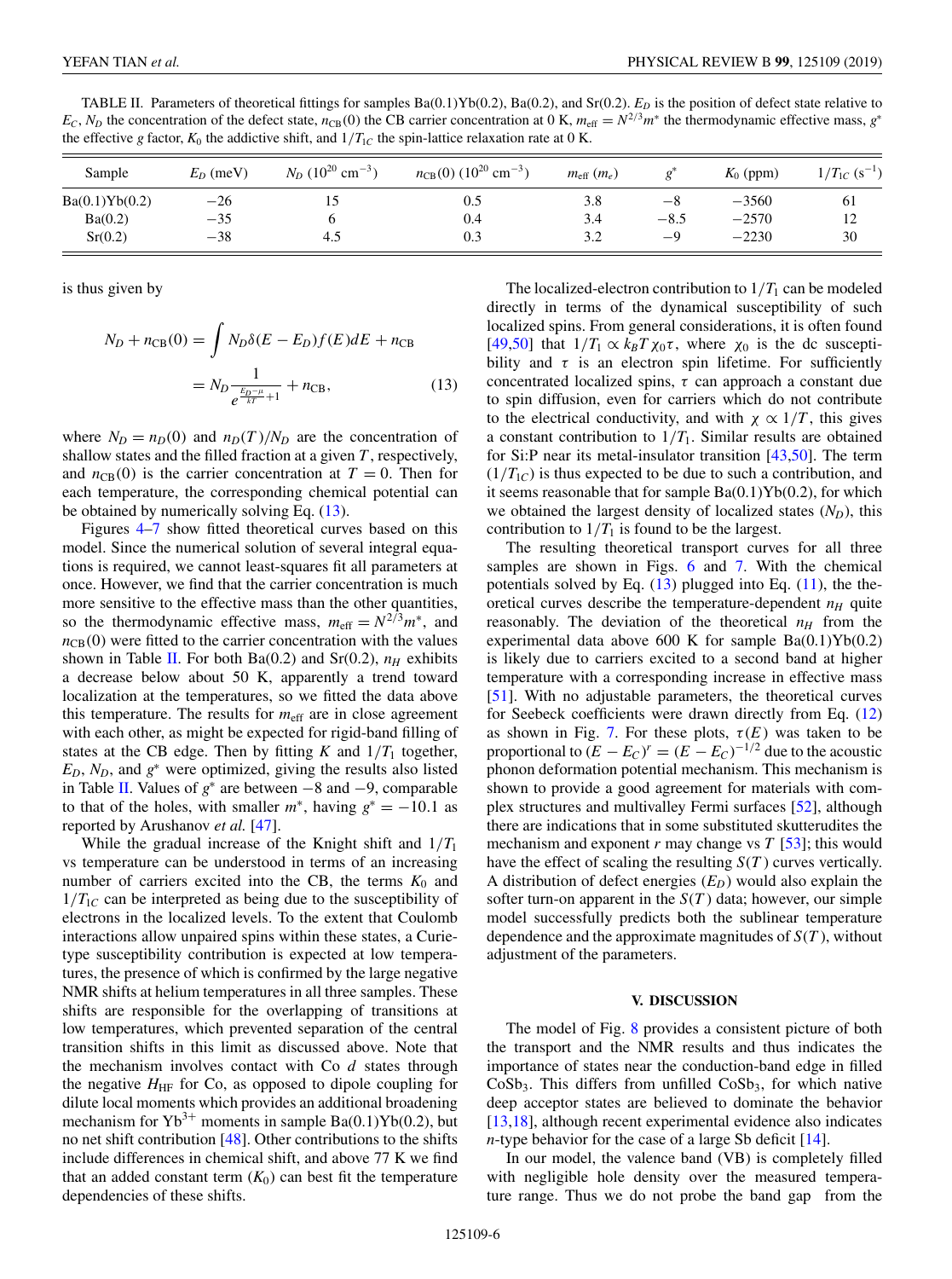<span id="page-6-0"></span>valence-band maximum to the conduction-band minimum directly. However, from our results it appears that previous results showing evidence for excitation across a gap of the order of tens of millielectron volts [\[28,47,54\]](#page-7-0) are likely also dominated by defect levels close to the CB, while the relatively larger band gaps obtained by other techniques [\[32,33,55–57\]](#page-7-0) are consistent with what we propose. Computational results based on density functional theory and more advanced techniques generally indicate a band gap in the range 0.2 to  $0.6$  eV for CoSb<sub>3</sub> [\[18,51,58\]](#page-7-0) with relatively small changes due to filler atom densities comparable to those in our samples [\[34,59\]](#page-7-0). Our results thus demonstrate that a larger gap combined with the presence of additional donor states can explain previous inconsistencies in the reported band gap. Note that, while the calculated chemical potential positions in this model dip toward the CB edge as the temperature rises, they remain far above the VB edge, such that our assumption of negligible hole density remains valid. With the VB effective mass ratio reported to be  $m_h^*/m_e^* = 0.24$  [\[28\]](#page-7-0), we obtained hole densities by direct integration [e.g., similar to Eq.  $(11)$ ] for the Sr $(0.2)$ sample, which in the numerical results has the smallest chemical potential. At 300 K, for a band gap at the low end of the range quoted above (0.2 eV) we obtain a hole density of  $1 \times 10^{16}$  cm<sup>-3</sup>, and orders of magnitude smaller as the gap increases. Thus over the range of expected behavior the VB has a negligible contribution to the transport and NMR behavior.

Regarding the origin of the defect states shown to sit near the conduction-band edge, computational results give a possible explanation based on the presence of composite defects. While off-stoichiometric  $CoSb<sub>3</sub>$  is usually *p*-type because of acceptorlike defects, Co interstitial pairs are also proposed as *n*-type [\[18\]](#page-7-0) or *p*-type [\[13\]](#page-7-0) defects. These pairs are believed to form only at temperatures below those of typical processing conditions; however, Hu *et al.* [\[59\]](#page-7-0) recently indicated that La filling combined with Sb divacancies can form shallow defect states near the conduction-band minimum. By analogy with this result, it seems likely that the defects observed here are associated with composite defects induced by the filler atoms (Ba, Sr, and Yb). The fitted values in Table  $II$  bear this out; donor charges  $N_D$  approximately three times larger than the expected filler atom charges point to such composite defects making up the donor states rather than the charges associated with the filler atoms themselves. The difference is comparable to the density of Co excess or Sb deficiency, and thus it appears that the filler atoms tie up these native defects, producing the donor states observed here.

The effective masses for all three samples are quite close to each other and in good agreement with the predicted  $m_{\text{eff}} \approx$ 3.4  $m_e$  from modeling and experimental results for  $n = 1 \times$ 10<sup>20</sup> cm−<sup>3</sup> as reported by Caillat *et al.* [\[33\]](#page-7-0). In Ref. [\[51\]](#page-7-0), a

- [1] S. Ballikaya, G. Wang, K. Sun, and C. Uher, [J. Electron. Mater.](https://doi.org/10.1007/s11664-010-1454-3) **[40](https://doi.org/10.1007/s11664-010-1454-3)**, [570](https://doi.org/10.1007/s11664-010-1454-3) [\(2011\)](https://doi.org/10.1007/s11664-010-1454-3).
- [2] G. P. Meisner, [Physica B](https://doi.org/10.1016/0378-4363(81)90686-0) + C **[108](https://doi.org/10.1016/0378-4363(81)90686-0)**, [763](https://doi.org/10.1016/0378-4363(81)90686-0) [\(1981\)](https://doi.org/10.1016/0378-4363(81)90686-0).
- [3] A. Leithe-Jasper, W. Schnelle, H. Rosner, M. Baenitz, A. Rabis, A. A. Gippius, E. N. Morozova, H. Borrmann, U. Burkhardt, R. Ramlau *et al.*, [Phys. Rev. B](https://doi.org/10.1103/PhysRevB.70.214418) **[70](https://doi.org/10.1103/PhysRevB.70.214418)**, [214418](https://doi.org/10.1103/PhysRevB.70.214418) [\(2004\)](https://doi.org/10.1103/PhysRevB.70.214418).
- [4] C. Sekine, T. Uchiumi, I. Shirotani, and T. Yagi, *[Phys. Rev. Lett.](https://doi.org/10.1103/PhysRevLett.79.3218)* **[79](https://doi.org/10.1103/PhysRevLett.79.3218)**, [3218](https://doi.org/10.1103/PhysRevLett.79.3218) [\(1997\)](https://doi.org/10.1103/PhysRevLett.79.3218).

slightly smaller  $m_{\text{eff}} \approx 2.8 m_e$  was obtained for  $n = 2 \times 10^{20}$ cm−3, but note that this was derived from Seebeck coefficient results assuming a degenerate limit. However, we find that all samples begin to deviate from this limit, along with a nonconstant  $n_H$ , above room temperature.

As one of the most promising thermoelectric systems, a clear picture of the overall electronic structure of  $CoSb<sub>3</sub>$ -based materials can give a better understanding of the transport results, which will directly help in designing high-*ZT* thermoelectric materials. Also, since carrier donation from filler atoms is needed to optimize thermoelectric performance, a good understanding of defect states and impurity bands will be significant for thermoelectric device design. In addition, as we have shown, NMR can be a very effective tool for such analysis.

## **VI. CONCLUSIONS**

NMR and transport results of filled skutterudites  $Ba_xYb_vCo_4Sb_{12}$  and  $A_xCo_4Sb_{12}$  ( $A = Ba$  or Sr) demonstrate the existence of a shallow defect level below the conduction-band minimum. To fit the experimental results, a simple but effective theoretical model was established by assuming the defect states to be represented by a single narrow peak in the density of states. The NMR and transport results were analyzed in a very general way, allowing the Hall effect as well as the Knight shift and  $T_1$  results to be fitted numerically as the carriers slowly changed from a metallic to a nondegenerate situation. These fits yielded an effective mass in good agreement with predicted values and indicated that the gradual changes in the Hall coefficient observed at low temperatures in filled  $CoSb<sub>3</sub>$  are associated with a defect state positioned close to the conduction-band minimum. In addition, Seebeck coefficient data were also treated within the same general model and found to agree with parameters derived from the other measurements.

## **ACKNOWLEDGMENTS**

This work was supported by the Robert A. Welch Foundation, Grant No. A-1526. S.B. kindly acknowledges financial support by the Scientific and Technological Research Council of Turkey (TUBITAK) under Grant No. 115F510 and the Scientific Research Projects Coordination Unit of Istanbul University under Grant No. 21809. Synthesis of skutterudite samples at the University of Michigan was supported as part of the Center for Solar and Thermal Energy Conversion, an Energy Frontier Research Center funded by the US Department of Energy, Office of Basic Energy Sciences, under Grant No. DE-SC-0000957.

- [5] M. S. Torikachvili, J. W. Chen, Y. Dalichaouch, R. P. Guertin, M. W. McElfresh, C. Rossel, M. B. Maple, and G. P. Meisner, [Phys. Rev. B](https://doi.org/10.1103/PhysRevB.36.8660) **[36](https://doi.org/10.1103/PhysRevB.36.8660)**, [8660](https://doi.org/10.1103/PhysRevB.36.8660) [\(1987\)](https://doi.org/10.1103/PhysRevB.36.8660).
- [6] H. Luo, J. W. Krizan, L. Muechler, N. Haldolaarachchige, T. Klimczuk, W. Xie, M. K. Fuccillo, C. Felser, and R. J. Cava, [Nat. Commun.](https://doi.org/10.1038/ncomms7489) **[6](https://doi.org/10.1038/ncomms7489)**, [6489](https://doi.org/10.1038/ncomms7489) [\(2015\)](https://doi.org/10.1038/ncomms7489).
- [7] G. A. Slack, in *CRC Handbook of Thermoelectrics*, edited by D. M. Rowe (CRC Press, Boca Raton, FL, 1995).